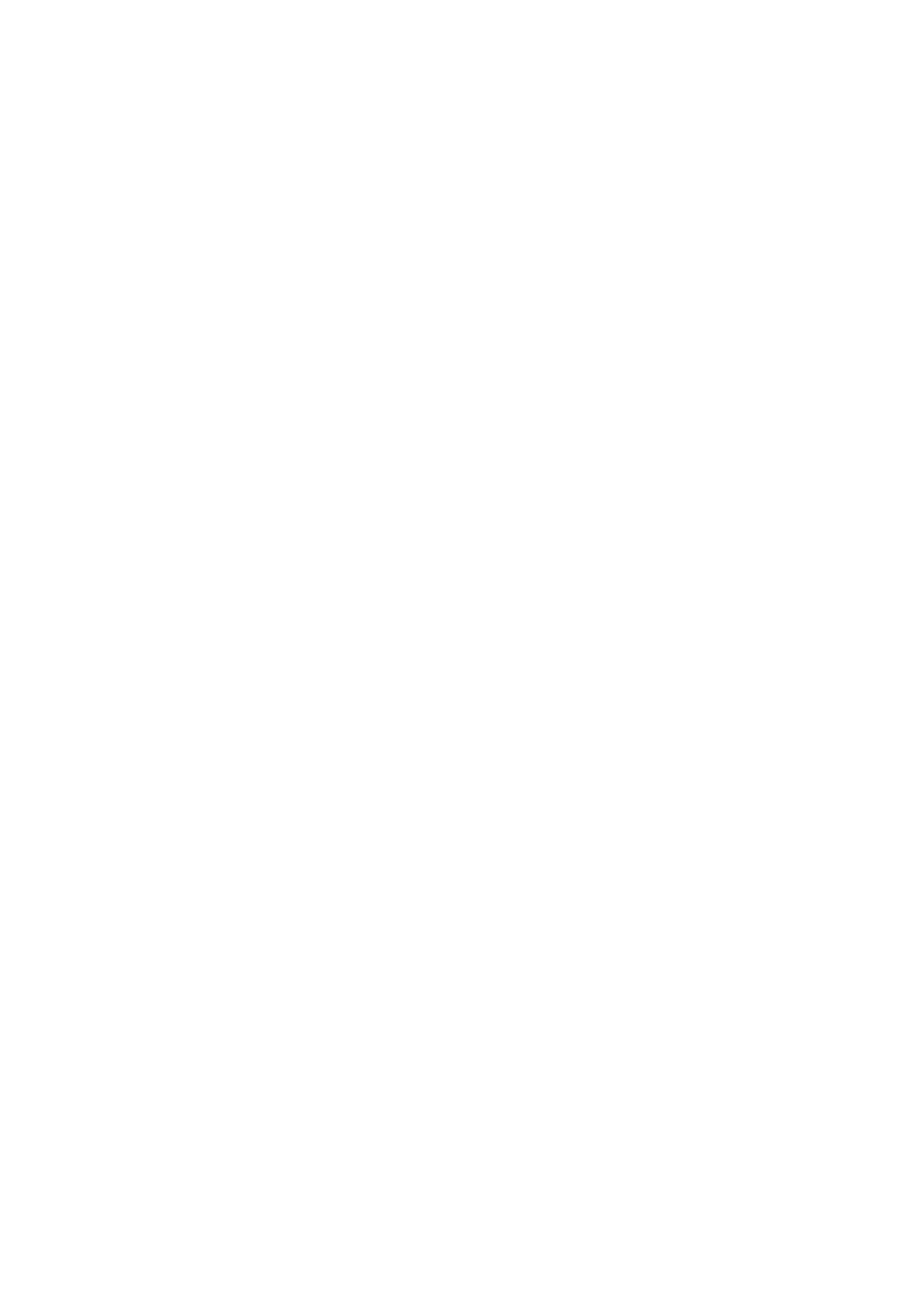*I certify that this PUBLIC BILL, which originated in the LEGISLATIVE ASSEMBLY, has finally passed the LEGISLATIVE COUNCIL and the LEGISLATIVE ASSEMBLY of NEW SOUTH WALES.*

> *Clerk of the Legislative Assembly. Legislative Assembly, Sydney, , 2004*



New South Wales

# **Criminal Procedure Amendment (Sexual Offence Evidence) Bill 2004**

Act No , 2004

An Act to amend the *Criminal Procedure Act 1986* to further protect complainants in sexual offence proceedings; to make a consequential amendment to the *Evidence (Children) Act 1997*; and for other purposes.

*I have examined this Bill, and find it to correspond in all respects with the Bill as finally passed by both Houses.*

*Chairman of Committees of the Legislative Assembly.*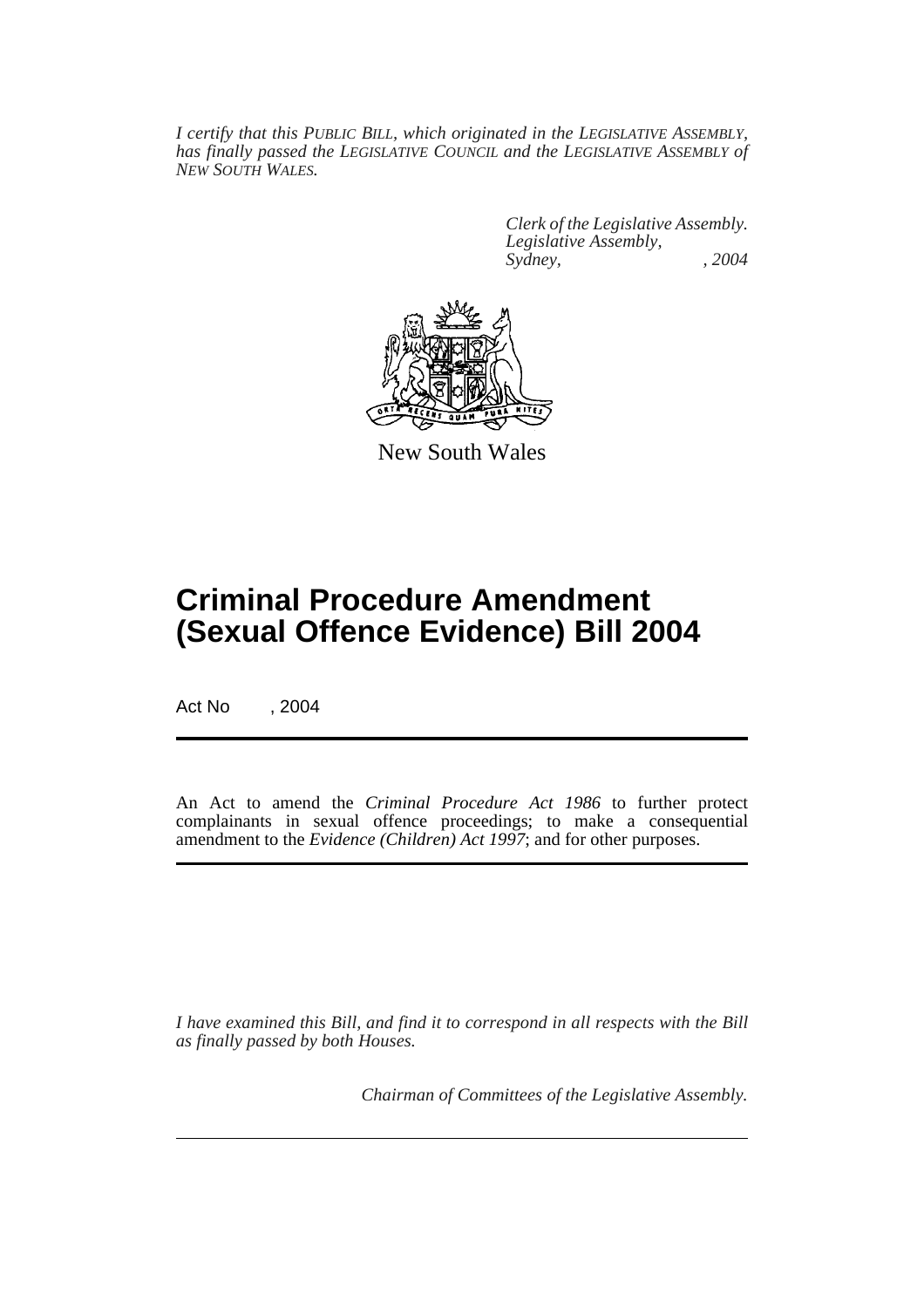#### **The Legislature of New South Wales enacts:**

### **1 Name of Act**

This Act is the *Criminal Procedure Amendment (Sexual Offence Evidence) Act 2004*.

### **2 Commencement**

This Act commences on the date of assent to this Act.

### **3 Amendment of Criminal Procedure Act 1986 No 209**

The *Criminal Procedure Act 1986* is amended as set out in Schedule 1.

### **4 Amendment of Evidence (Children) Act 1997 No 143**

The *Evidence (Children) Act 1997* is amended as set out in Schedule 2.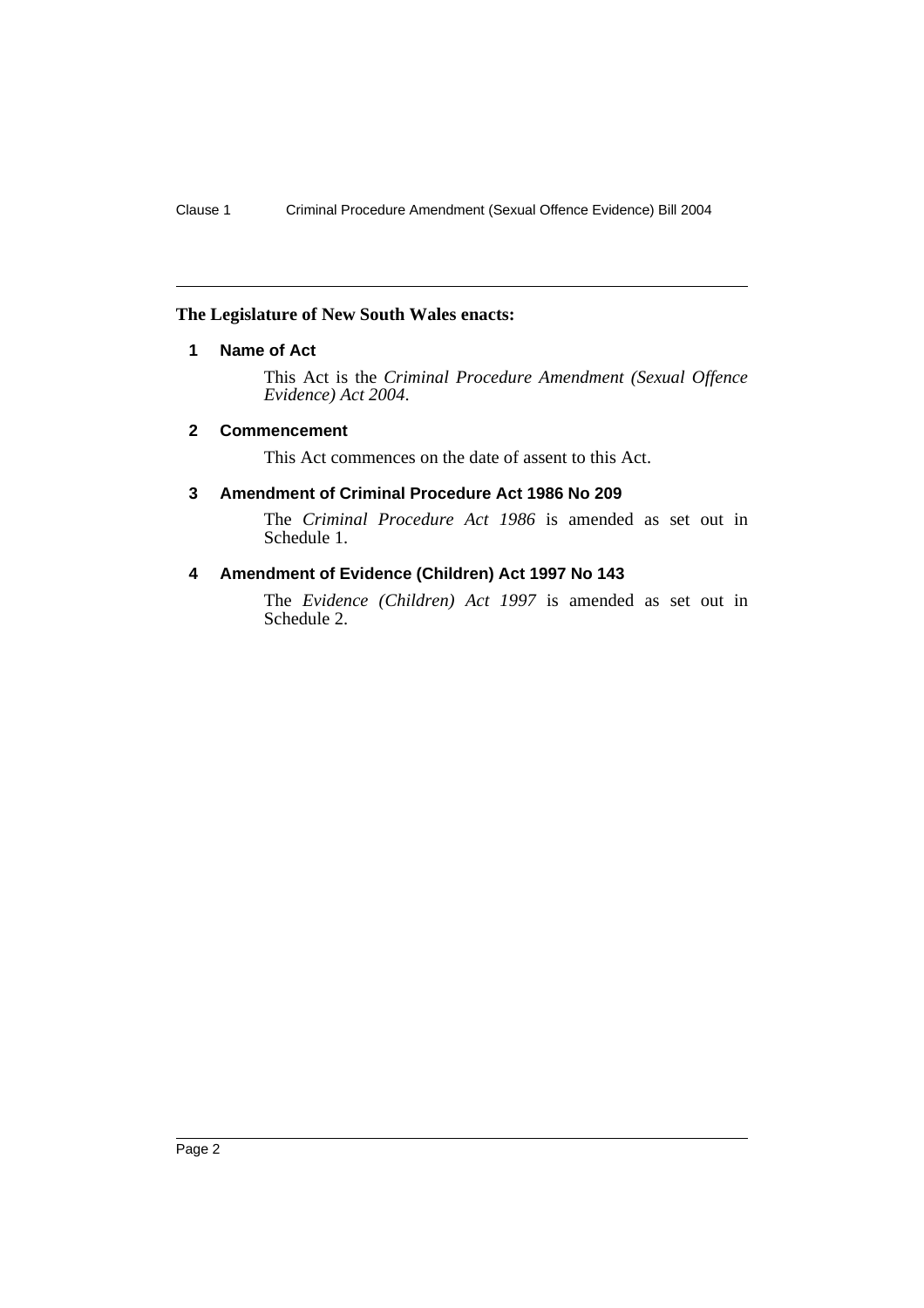Amendment of Criminal Procedure Act 1986 Schedule 1

## **Schedule 1 Amendment of Criminal Procedure Act 1986**

(Section 3)

#### **Section 294B**

Insert after section 294A:

#### **294B Giving of evidence by complainant in sexual offence proceedings—alternative arrangements**

- (1) This section applies to evidence given in proceedings (including a new trial) in which a person stands charged with a sexual offence, whether the person stands charged with that offence alone or together with any other offence (as an additional or alternative count) and whether or not the person is liable, on the charge, to be found guilty of any other offence.
- (2) This section does not apply to or in respect of the giving of evidence by a child if Part 4 of the *Evidence (Children) Act 1997* applies to the giving of that evidence.
- (3) A complainant who gives evidence to which this section applies is entitled (but may choose not):
	- (a) to give that evidence from a place other than the courtroom by means of closed-circuit television<br>facilities or other technology that enables or other technology that enables communication between that place and the courtroom, or
	- (b) if such technology is unavailable and the court does not adjourn the proceeding under subsection (4)—to give that evidence by use of alternative arrangements made to restrict contact (including visual contact) between the complainant and the accused or any other person or persons in the courtroom, including the following:
		- (i) use of screens,
		- (ii) planned seating arrangements for people who have an interest in the proceeding (including the level at which they are seated and the people in the complainant's line of vision),

and, whether evidence is given as referred to in paragraph (a) or (b) or otherwise, to have a person chosen by the complainant present near the complainant while he or she is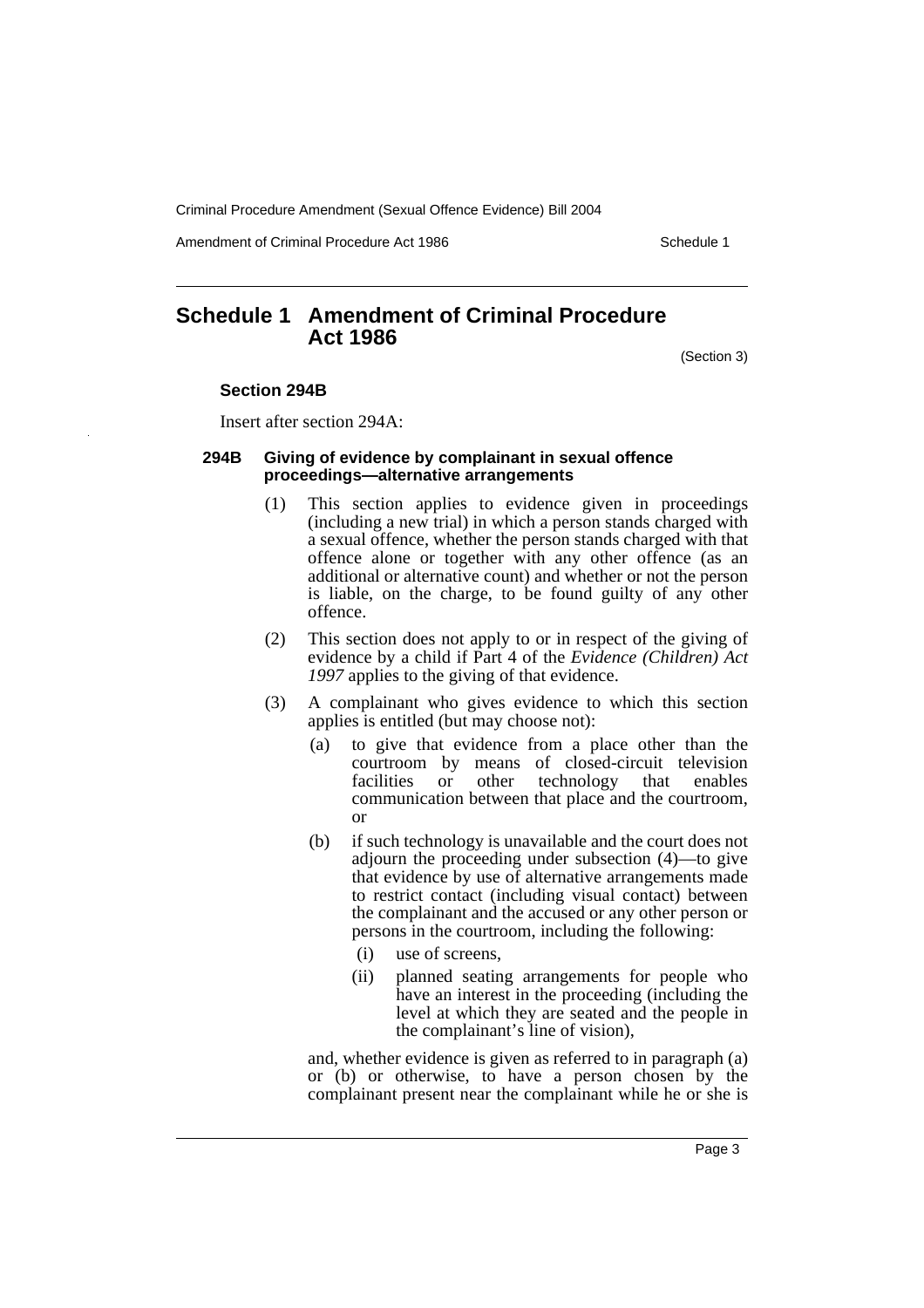giving evidence for the purpose of providing emotional support to the complainant.

- (4) If, to enable evidence to be given as referred to in subsection (3), the court considers it appropriate to do so, the court may adjourn the proceeding or any part of the proceeding from the courtroom to another court or place.
- (5) Despite subsection (3) (a), a complainant must not give evidence as referred to in that paragraph if a court, on its own initiative or on application by a party to the proceeding, orders that such means not be used.
- (6) A court may make an order under subsection (5) only if it is satisfied that there are special reasons, in the interests of justice, for the complainant's evidence not to be given by such means.
- (7) In any proceedings in which evidence is given as referred to in subsection (3), the judge must:
	- (a) inform the jury that it is standard procedure for complainants' evidence in such cases to be given by those means or use of those arrangements, and
	- (b) warn the jury not to draw any inference adverse to the accused or give the evidence any greater or lesser weight because it is given by those means or by use of those arrangements.
- (8) Any place outside the courtroom from which a complainant gives evidence under this section is taken to be part of the courtroom in which the proceeding is being held.
- (9) If a complainant gives evidence as referred to in subsection (3) in a place other than a courtroom, the court may order that a court officer be present at that place.
- (10) This section extends to evidence given in proceedings instituted before the commencement of this section, including a new trial that was ordered to take place before that commencement and proceedings that have been partly heard.
- (11) In this section:

*accused*, in relation to any proceedings, means the person who stands, or any of the persons who stand, charged in those proceedings with a sexual offence.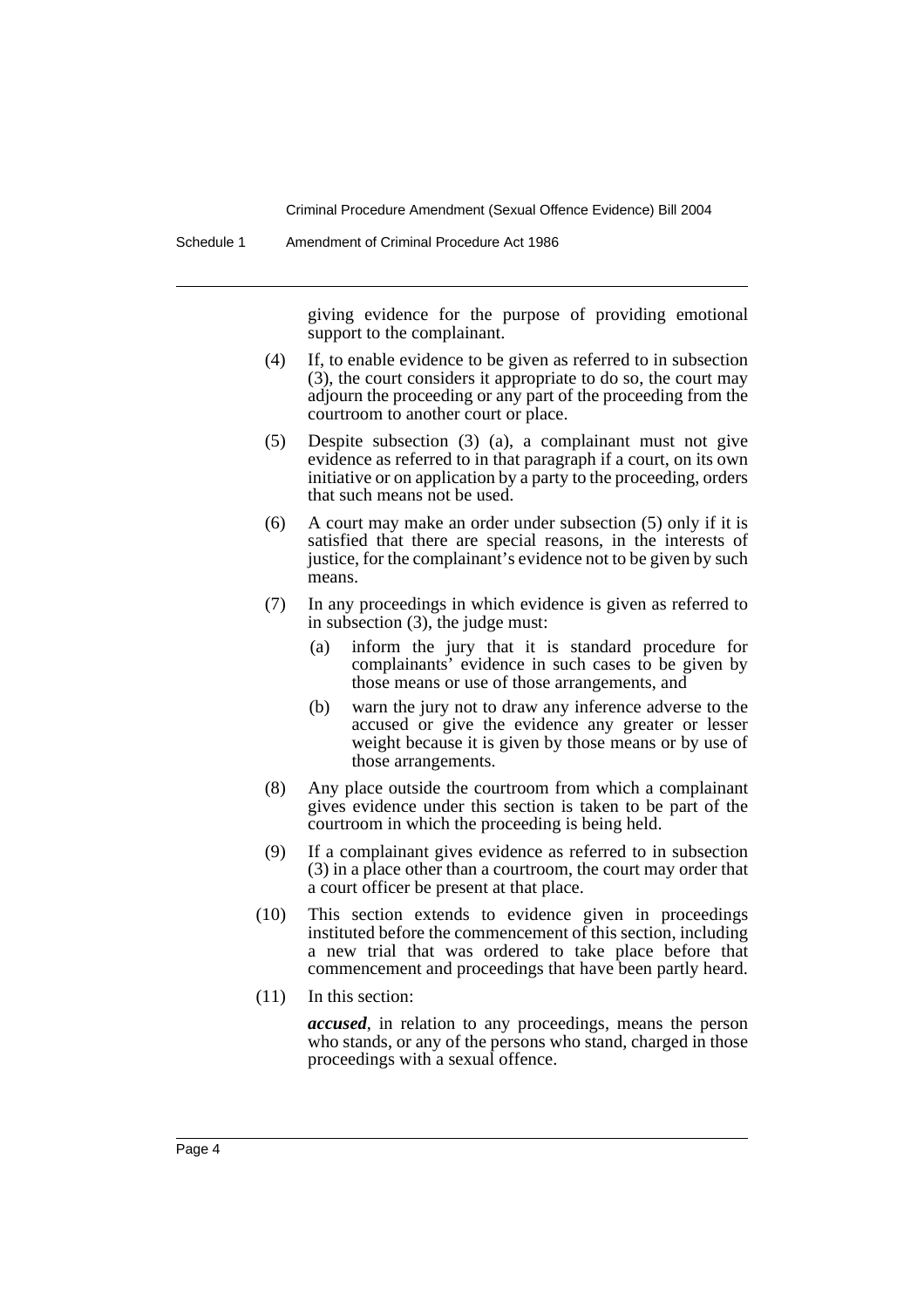Amendment of Criminal Procedure Act 1986 Schedule 1

*complainant*, in relation to any proceedings, means the person, or any of the persons, on whom a sexual offence with which the accused stands charged in those proceedings is alleged to have been committed.

*sexual offence* means:

- (a) a prescribed sexual offence, or
- (b) an offence against section 67, 68, 71, 73, 78A, 78B, 80D, 91A, 91B, 91D, 91E, 91F or 91G of the *Crimes Act 1900*, or
- (c) an offence that, at the time it was committed, was an offence to which this section applied, or
- (d) an offence that includes the commission of, or an intention to commit, an offence referred to in paragraph (a), (b) or (c), or
- (e) an offence of attempting, or of conspiracy or incitement, to commit an offence referred to in paragraph  $(a)$ ,  $(b)$ ,  $(c)$  or  $(d)$ .